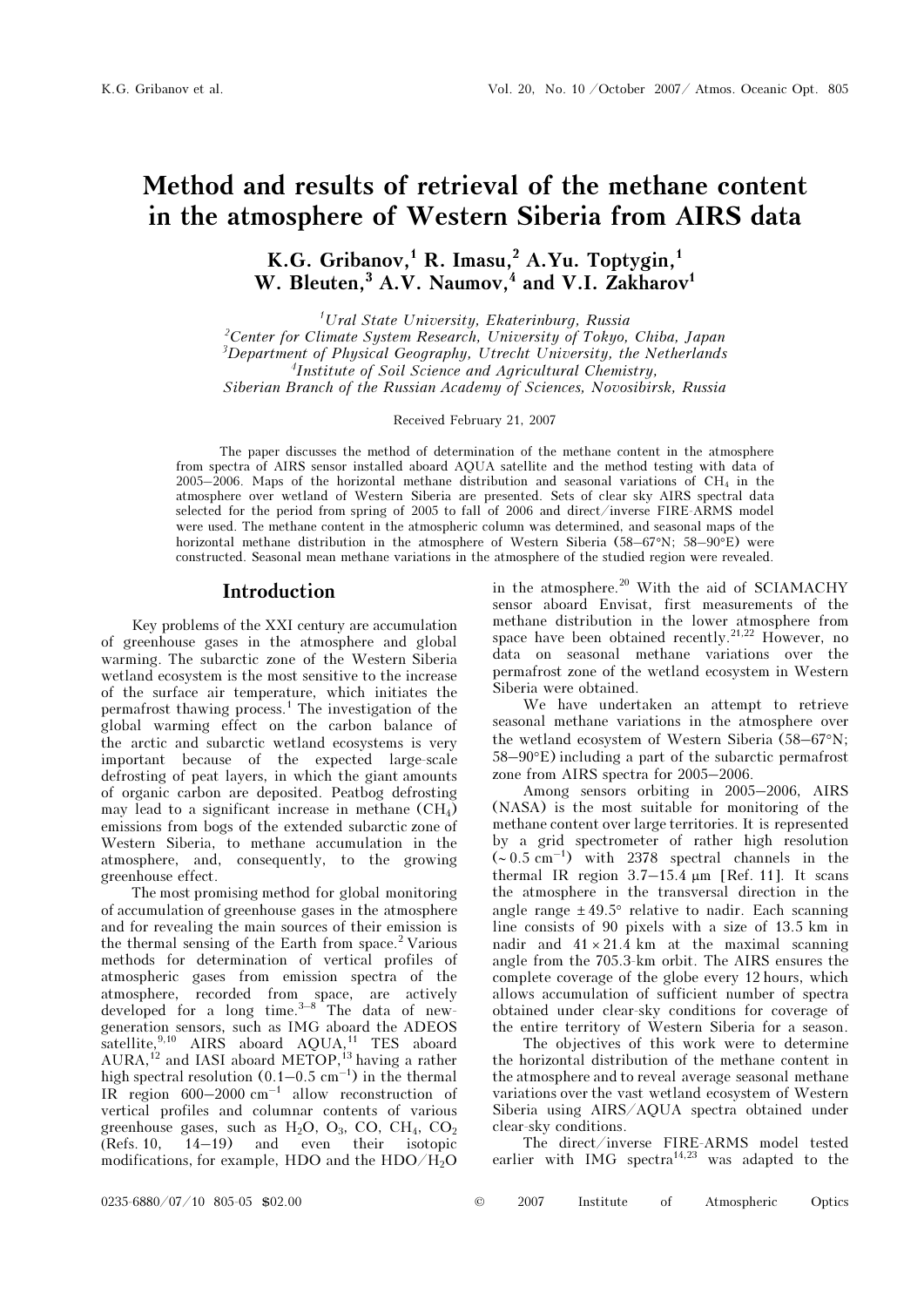problem of determination of the methane content in the atmospheric column from AIRS spectra. At the first stage, the vertical temperature profile is reconstructed from the spectral range  $\bar{6}80-830$  cm<sup>-1</sup> by the classical method of optimal statistical estimation,  $4,5,24$  and then the total methane content in atmospheric column is determined from the spectral range  $1298-1308$  cm<sup>-1</sup> using the restricted minimization method. Features of this inverse code and the results of retrieval of the horizontal methane distribution in the atmosphere of Western Siberia from AIRS spectra for 2005–2006 are under discussion.

## Method and results of retrieval of the  $CH<sub>4</sub>$  content in the atmosphere from AIRS spectra

The radiative transfer equation for the outgoing Earth's thermal radiation, observed in nadir from space in the cloudless slightly aerosol atmosphere has the form $25$ :

$$
W_{v} = \varepsilon_{v} B_{v} (T_{0}) \exp \left(-\int_{0}^{H} k_{v} dh\right) +
$$
  
+ 
$$
\int_{0}^{H} k_{v} B_{v} \exp \left(-\int_{h}^{H} k_{v} dh'\right) dh +
$$
  
+ 
$$
(1 - \varepsilon_{v}) W_{v}^{\text{down}} \exp \left(-\int_{0}^{H} k_{v} dh\right),
$$
  

$$
W_{v}^{\text{down}} = \int_{0}^{H} dh k_{v} B_{v} \exp \left(\int_{0}^{h} k_{v} dh'\right),
$$
 (1)

where  $W_{\nu}$  is the spectral brightness of the outgoing thermal radiation;  $W_v^{\text{down}}$  is the downward radiation,  $W/(m^2 \cdot cm^{-1} \cdot sr)$ , at the frequency v;  $B_v(T(h))$  is the Planck blackbody radiation function at the temperature  $T(h)$ ;  $\varepsilon_{v}$  is the surface emissivity; h is the height; H is the height of the atmospheric top;  $k_v(h)$ is the absorption coefficient of gaseous constituents of the atmosphere calculated by the line-by-line method using spectroscopic parameters from the HITRAN-2000 database.<sup>26</sup> The water vapor continuum absorption is taken into account within the CKD 2.4 model,<sup>27</sup> and the effect of line mixing in the  $CO<sub>2</sub>$ band is calculated by the model from Ref. 28. For a slant path, dh in Eq. (1) is replaced with  $\sec\theta \, dh$ , where  $\Theta(h)$  is the observation zenith angle as a function of height taking into account the atmospheric sphericity. The model described is used in the FIRE-ARMS software (http://remotesensing.ru) and applied in this paper to calculate the spectral brightness of the outgoing radiation recorded in AIRS spectral channels. The FIRE-ARMS software performs the line-by-line calculations of  $W_v$  with a step up to 0.0001 cm<sup>-1</sup> and its following convolution with the instrument function of the AIRS sensor. In addition, this

software allows the calculation of tables of absorption cross sections for individual gases, due to which it becomes possible to accelerate significantly the calculations of spectra and derivatives. The data on the emissivity of different types of surface collected on the HITRAN-96 CD-ROM<sup>26</sup> were used as values of the surface emissivity  $\varepsilon_v$  in calculations of  $W_v$  over Western Siberia.

The algorithm for processing of every recorded AIRS spectrum consisted of the following steps:

1) Determination of the vertical temperature profile using the iteration scheme of the optimal statistical estimation method, $24$  with the use of nonoverlapping spectral intervals from the range  $680-830$  cm<sup>-1</sup> with a rather good density of temperature weighting functions from the surface to high atmospheric layer, in which the influence of water vapor variations on the atmosphere emission spectrum can be neglected<sup>29</sup>:

$$
x_{k+1} = C_k(y - y_k) + (I - C_k K_k)(x_0 - x_k) - x_k, (2)
$$

$$
C_k = (K_k^T S_{\varepsilon}^{-1} K_k + S_a^{-1})^{-1} K_k^T S_a^{-1},
$$

where  $x_{k+1}$ ,  $x_k$  is the sought vector (temperature profile) at the  $(k + 1)$ st and kth iteration;  $x_0$  is the initial approximation;  $y$  and  $y_k$  are the recorded and calculated spectra (in selected spectral intervals); I is the unit matrix;  $K_k$  is the Jackobian of the direct model;  $S_{\varepsilon}$  is the covariance matrix of errors of spectral measurements;  $S_a$  is the *a priori* covariance matrix of the sought vector.

The covariance matrices  $S_a$  of the vertical temperature profiles were constructed for different seasons from the data of balloon measurements of meteorological observatories in Western Siberia: Pechora (65.12°N, 57.10°E), Salekhard (66.53°N, 66.67°E), Khanty-Mansiisk (61.02°N, 69.03°E), Turukhansk (65.78°N, 87.93°E), available from the site of the British Atmospheric Data Center (http://badc.nerc.ac.uk).

2) For the water vapor vertical profile, the month average profile (corresponding to the month of measurement of the processed spectrum) of radiosonde measurements at the nearest meteorological observatories was used.

3) Determination of the effective vertical profile of methane by the method of minimization of the functional  $F$  [Ref. 14] with restrictions on possible methane variations tested earlier on IMG spectra<sup>23</sup>:

$$
F(x) = \frac{1}{2} \sum_{i}^{M} \left[ W_i^{\text{cal}}(x) / W_i^{\text{obs}} - W_i^{\text{obs}} / W_i^{\text{cal}}(x) \right]^2, \quad (3)
$$

where  $M$  is the number of spectral channels of the AIRS sensor taken into account in this problem.

We used the range  $1298-1308$  cm<sup>-1</sup>, since water vapor variations of up to 300% about the monthly mean value in this range negligibly change the brightness spectrum. The essence of the method is the fitting of the model and experimental spectra with minimization of the target function of the form (3).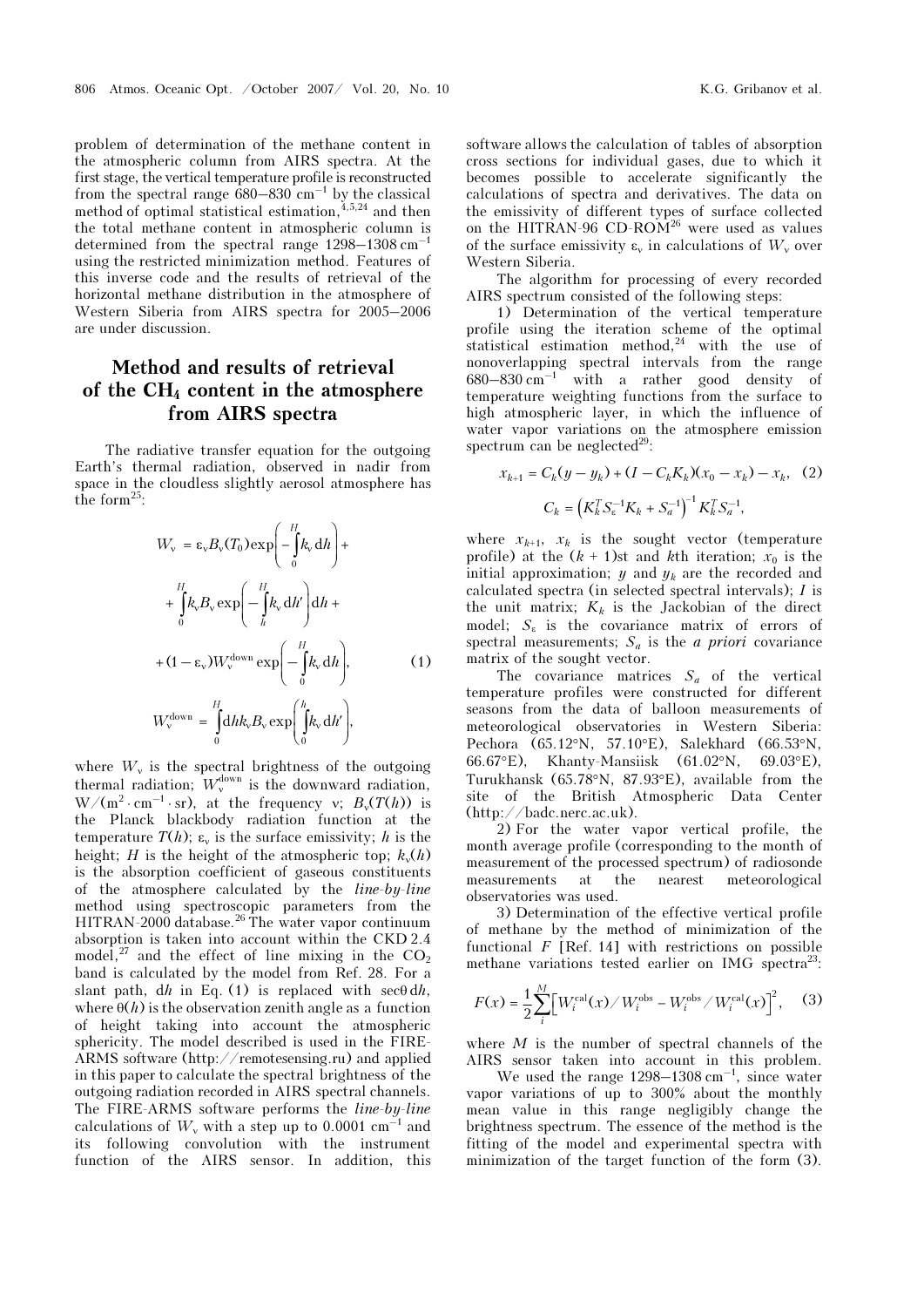In this process, the following restrictions are imposed on the sought solution:

$$
ax_i^{\text{ref}} \le x_i \le bx_i^{\text{ref}},\tag{4}
$$

where  $x_i$  and  $x_i^{\text{ref}}$  are the variable sought and the reference atmospheric parameters (concentration of  $CH<sub>4</sub>$ ) at the *i*th height, while *a* and *b* meet the conditions  $0 \le a \le 1$  and  $b > 1$ . To minimize the target function (3), the Fletcher-Reeves algorithm modified for restrictions (4) was used. We took the values  $a = 0.9$  and  $b = 1.8$  at a model surface methane concentration of 1.7 ppm, and the acceptable variability range of the concentration was 1.5–3.0 ppm, which is in agreement with the airborne measurements in Western Siberia.<sup>30</sup> Significant methane variations were observed in the lower atmosphere between the surface and 7 km. That is why, the so-called effective profile was reconstructed in this method, that is, possible variations of the methane concentration were taken into account only in the following 10 atmospheric layers: 0–100 m, 100–500 m, 0.5–1 km, and then 1-km layers between 1 and 8 km. The methane profile above 8 km was approximated by the standard atmospheric model.

The methane content in the atmospheric column was calculated from the obtained vertical effective profiles of methane and temperature as:

$$
\label{eq:totalCH4} \textrm{total\,CH_4} = 10^6 \, N_{\textrm{A}}^{-1} \int\limits_{0}^{H} \frac{p}{kT} N_{\textrm{CH}_4} \, \textrm{d}h,
$$

where total  $CH<sub>4</sub>$  is the total methane content in the atmospheric column, mol/m<sup>2</sup>;  $N_A$  is the Avogadro number;  $p$ ,  $T$  are the vertical pressure and temperature profiles;  $N_{\text{CH}_4}$  is the methane concentration, ppm.

 The errors of this method were estimated by the scheme of closed model experiments with synthetic AIRS spectra. For the selected set of atmospheres (profiles), the FIRE-ARMS software was used to calculate fragments of AIRS-like IR spectra (with the corresponding type and width of the instrumental function specified by the device characteristics) including spectral intervals required for the method of reconstruction of the temperature and methane profiles. These spectra disturbed by the normally distributed noise with the level, characteristic of the used AIRS spectral channels. Then, the method described was used to reconstruct the effective methane profile and the columnar methane content from model spectra. The results obtained were compared with the initial (known) profiles and the total content; the rms deviation was calculated as well.

As a result, it was found that the relative accuracy of the method proposed for determination of the methane content in the atmospheric column from AIRS spectra is about 2.5%. This result is acceptable for detection of seasonal methane variations in the atmosphere. However, it should be noted that this value should be considered as an error of the solution scheme (algorithm) in the inverse problem of the atmospheric methane determination from AIRS spectra.

That is, it is the lower estimate of the error, neglecting possible uncertainties associated with variations of the surface emissivity for spring, summer, and fall seasons, with influence of aerosol provided its high concentrations are present in the observed atmosphere, and with possible inaccuracies in atmospheric gas absorption line intensities in the HITRAN database.

 To assess independently the method reliability, we have compared the methane concentration in the surface layer (0–100 m) reconstructed from the AIRS spectrum with the time-synchronized direct (chromatographic) methane measurement in the key area of West-Siberian wetlands. The measurements were conducted within the framework of the INTAS Project CASUS 03-51-6294. The direct chromatographic measurements of methane were carried out occasionally in the region 60.58°N, 70.10°E from June 17, 2004, to September 12, 2004; air was sampled at a height of 2 m from the ground at different places of the key area. The measured methane concentrations mostly varied between 1.48 and 3.89 ppm. The clear-sky situation convenient for the comparative experiment was observed on June 18, 2004. The processing of the AIRS spectrum recorded this day over this area gave a methane concentration of 2.04 ppm for a surface layer of 0–100 m. The area-averaged direct measurements of methane in this area at a height of 2 m yielded 2.58 ppm. This discrepancy is quite acceptable for problems of this kind.

The method proposed was applied to processing of spectra recorded by the AIRS sensor over Western Siberia. The AIRS spectra recorded under the clearsky conditions over the region 58–67°N, 58–90°E were sampled from spring of 2005 to winter of 2005/06. All spectra were processes by the method to determine and to map the methane content over the region under study. The maps of the monthly average methane content were drawn by averaging the total  $CH_4$  values at every 0.5° latitude × 0.5° longitude cell reconstructed from the sample of clear-sky AIRS spectra for a season.

The obtained seasonal maps of the horizontal methane distribution in the atmosphere of Western Siberia are shown in Fig. 1.

Relatively high spring values of methane in the atmosphere result from emission of methane, accumulated during winter in bogs and released as a result of snow and soil thawing, while the horizontal distribution is caused by both the dynamics of thawing processes and the characteristic wind rose in the troposphere in this period. Similar values of the methane content in the atmosphere of this region were earlier obtained from the IMG/ADEOS data for April of 1997 [Ref. 15].

In summer, a more uniform methane distribution is observed in the atmosphere of Western Siberia, because in this period the entire region becomes a source of methane emission from wetlands. In winter (in the absence of natural methane emission from wetlands), the nearly uniform distribution of background atmospheric methane with an insignificant increase in the western part of the region is observed.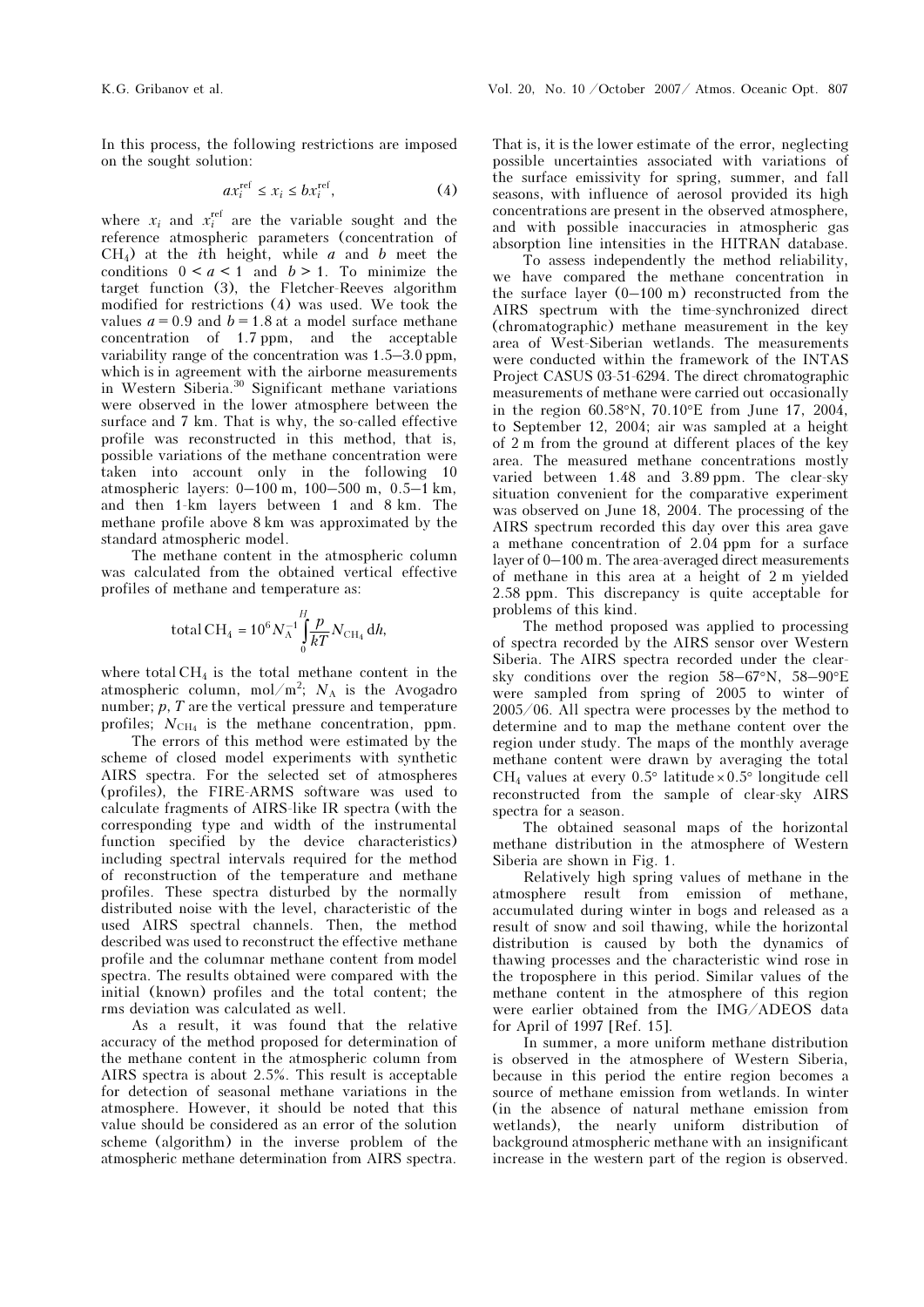

Fig. 1. Horizontal distribution of the methane content in the atmosphere of Western Siberia in spring, summer, and fall of 2005, as well as in winter of 2005/06 obtained from clear-sky AIRS/AQUA spectral data.

This may be connected with the activity of the oil and gas industry in this region and the presence of significant permanent anthropogenic methane emission sources, such as compressor houses for long-distance pipeline transportation of natural gas. A map of this kind drawn for a successful one-time AIRS image of a rather large cloudless area (about  $1000 \times 1000$  km) over the studied region in winter at a stable previous wind pattern can yield the horizontal methane distribution, reflecting the location of main sources of anthropogenic methane emission.

Figure 2 shows the seasonal dependence of atmospheric methane in Western Siberia averaged over the entire region under study.



Fig. 2. Seasonal variations of the methane content in atmospheric column averaged over the entire studied territory of Western Siberia (58–67°N; 58–90°E).

At a given level of error (shown in the figure), it is possible to determine reliably only the presence of variations in the atmospheric methane content in winter and summer. The average value of the atmospheric methane content for the entire period shown in the figure is about  $0.59 \text{ mol/m}^2$ . The observed difference of about 0.04 mol/m<sup>2</sup> between the summer 2005 and 2006 and winter (2005/06) methane content can be treated as a pure contribution of the natural methane emission from wetlands for the summer period.

## **Conclusions**

The increased methane content in the atmosphere of Western Siberia obtained in spring, summer, and fall relative to the winter season is obviously caused by the natural methane emission from wetlands (during the whole summer period and roughly the later half of the spring season and the earlier half of fall) at these latitudes (58–67°N, 58–90°E). The methane content during the whole period under study is a sum of the background methane content in the atmosphere and an additional contribution due to emission from wetlands. In the winter season, the natural methane emission terminates due to the soil freezing and in this period it is mostly determined by the background component. The addition of anthropogenic methane due to its emission from objects of the oil and gas industry, situated in the western part of this region, is not as high as the natural emission from wetlands in summer and in warm periods of the spring and fall seasons.

### Acknowledgements

We are grateful to the AIRS team for the data kindly placed at our disposal and especially T. Pagano and F. Irion for discussion of the method of retrieval of the methane content in the atmospheric column from AIRS spectra and the results obtained.